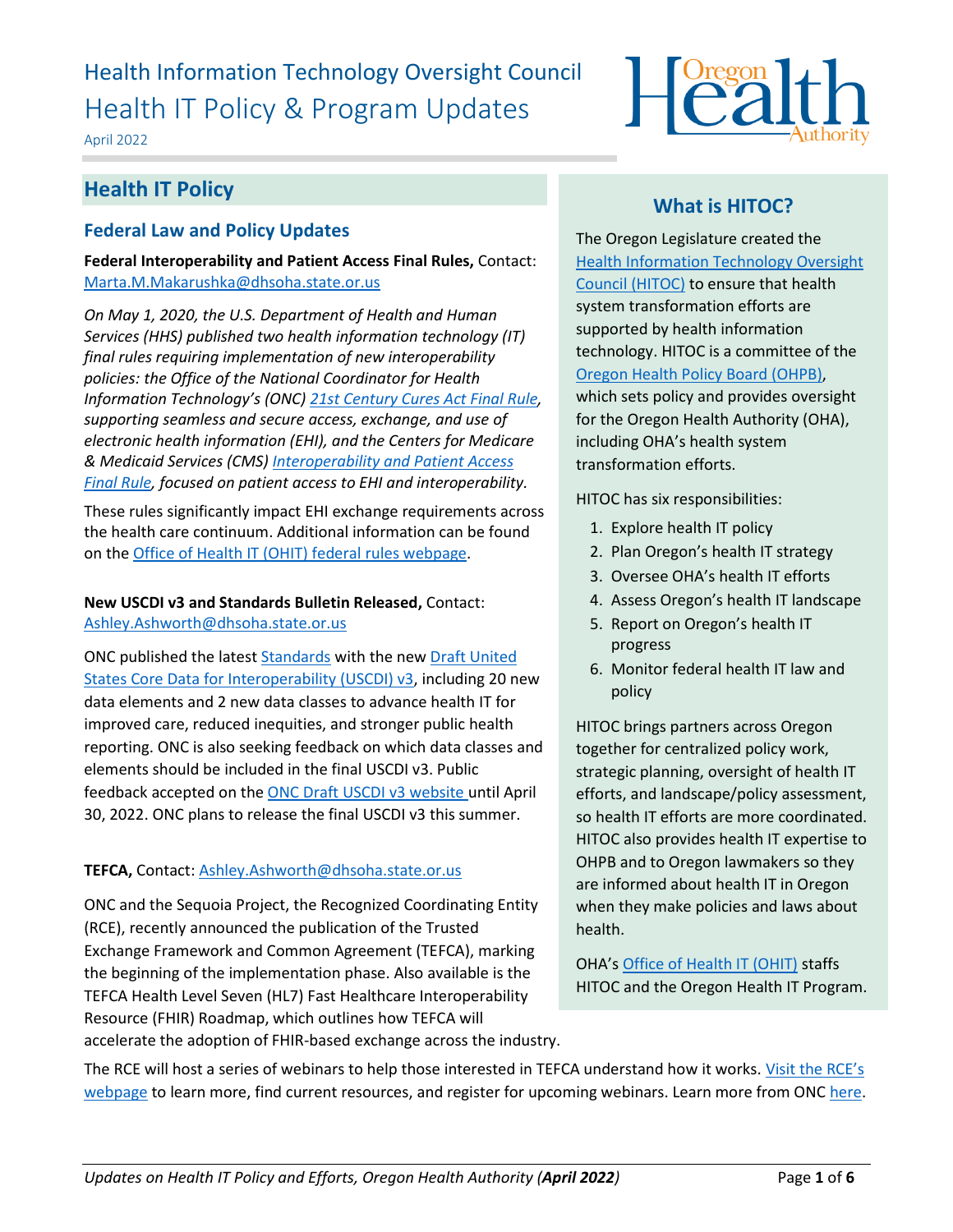# **Oregon Law and Policy Updates**

**The 2022 Oregon Legislative Session** ended March 4. While this was an exceptionally busy session for health topics, one bill directly impacts the OHA Office of Health IT's current work. A complete report on bills and budget items expected to most significantly impact the health of Oregonians and the work of OHA is available [here.](https://gcc02.safelinks.protection.outlook.com/?url=https%3A%2F%2Flnks.gd%2Fl%2FeyJhbGciOiJIUzI1NiJ9.eyJidWxsZXRpbl9saW5rX2lkIjoxMDMsInVyaSI6ImJwMjpjbGljayIsImJ1bGxldGluX2lkIjoiMjAyMjAzMTUuNTQ5NTY5MDEiLCJ1cmwiOiJodHRwczovL3d3dy5vcmVnb24uZ292L29oYS9FUkQvU2l0ZUFzc2V0cy9QYWdlcy9Hb3Zlcm5tZW50LVJlbGF0aW9ucy9PSEElMjBFbmQlMjBvZiUyMExlZ2lzbGF0aXZlJTIwU2Vzc2lvbiUyMFJlcG9ydCUyMDIwMjIucGRmIn0.rOdj-yBooYSrFd1fQ_415a31LYxRAM6OzenShjUTQnY%2Fs%2F661361657%2Fbr%2F128148890576-l&data=04%7C01%7Cluke.a.glowasky%40dhsoha.state.or.us%7Ce41e03c593984388b3c208da06b7cc09%7C658e63e88d39499c8f4813adc9452f4c%7C0%7C0%7C637829683859084192%7CUnknown%7CTWFpbGZsb3d8eyJWIjoiMC4wLjAwMDAiLCJQIjoiV2luMzIiLCJBTiI6Ik1haWwiLCJXVCI6Mn0%3D%7C3000&sdata=84iCnHurxb%2BfRkIv5JkuC7m8NSEtqp7d2HmUsCs%2FOOQ%3D&reserved=0)

**House Bill 4150 [\(2022\)](https://olis.oregonlegislature.gov/liz/2022R1/Downloads/MeasureDocument/HB4150/Enrolled)**: Requires HITOC, with OHA staff support, to convene group(s) to explore options to accelerate, support and improve secure, statewide Community Information Exchanges (CIEs). The bill requires HITOC to submit a draft report to the interim committees of health and human services by 9/15/2022 and a final report by 1/31/2023 on findings of the group(s) and recommendations for legislative changes, if any. This work aligns with the CIE Workgroup chartered by HITOC (see the Oregon Health IT Program: Programs and Initiatives section below for details).

#### **Oregon 2022-2027 Medicaid 1115 Demonstration Waiver,** Contact: [1115Waiver.Renewal@dhsoha.state.or.us](mailto:1115Waiver.Renewal@dhsoha.state.or.us)

OHA submitted the Medicaid 1115 Demonstration Waiver [final application](https://www.oregon.gov/oha/HSD/Medicaid-Policy/Documents/2022-2027-Waiver-Application-Final.pdf) on 2/18/2022 to CMS for a new five-year Medicaid waiver for years 2022 through 2027. The waiver is also known as the [1115 Demonstration.](https://www.medicaid.gov/medicaid/section-1115-demonstrations/index.html) The purpose of the waiver is to reform our state's Medicaid program, the Oregon Health Plan (OHP). OHP delivers health care to people who have low income.

A federal waiver creates an opportunity for OHP to:

- Build on our state's health care transformation success, and
- Create a more equitable system.

For more information, see the [Medicaid 1115 Demonstration Waiver Application webpage.](https://www.oregon.gov/oha/HSD/Medicaid-Policy/Pages/Waiver-Renewal.aspx#:~:text=Oregon%27s%202022%2D2027%20waiver%20will,Maximizing%20health%20care%20coverage.)

#### **HB4212 REALD Provider Reporting,** Contact: [OHAREALD.Questions@dhsoha.state.or.us](mailto:OHAREALD.Questions@dhsoha.state.or.us)

*Oregon's House Bill 4212 (2020) requires health care providers to collect race, ethnicity, language, and disability (REALD) data for all COVID-19 encounters. After collection, providers must report this data to OHA with COVID-19 disease reporting. For more information, see th[e REALD for Providers webpage.](https://www.oregon.gov/oha/OEI/Pages/REALD-Providers.aspx)*

In 2021, OHA convened lessons learned meetings for Phase 1 provider organizations to support REALD implementation. OHA also published the first [COVID-19 REALD report.](https://sharedsystems.dhsoha.state.or.us/DHSForms/Served/le1128136.pdf) Collection for phase 3 providers starts January 1, 2022.

[House Bill 3159](https://olis.oregonlegislature.gov/liz/2021R1/Measures/Overview/HB3159) (2021) requires OHA to adopt rules and standards and establish a timeline for health care providers and health insurers to collect REALD and sexual orientation and gender identity (SOGI) data from all patients, clients, or members (not just COVID-19 encounters) and report that data to OHA at least annually. OHA will build a REALD/SOGI data collection system for this data reporting. More information about the implementation of HB 3159 can be found [here.](https://www.oregon.gov/oha/OEI/Pages/Demographics.aspx)

#### **Landscape and Environmental Scan,** Contact[: Marta.M.Makarushka@dhsoha.state.or.us](mailto:Marta.M.Makarushka@dhsoha.state.or.us)

*OHIT engages in ongoing environmental scan activities to inform health IT efforts and ensure strategies and programs address evolving needs. OHIT continues compiling data across the agency and other sources to serve various purposes, such as informing HITOC's progress monitoring, program oversight, and reporting priorities. Past work includes:*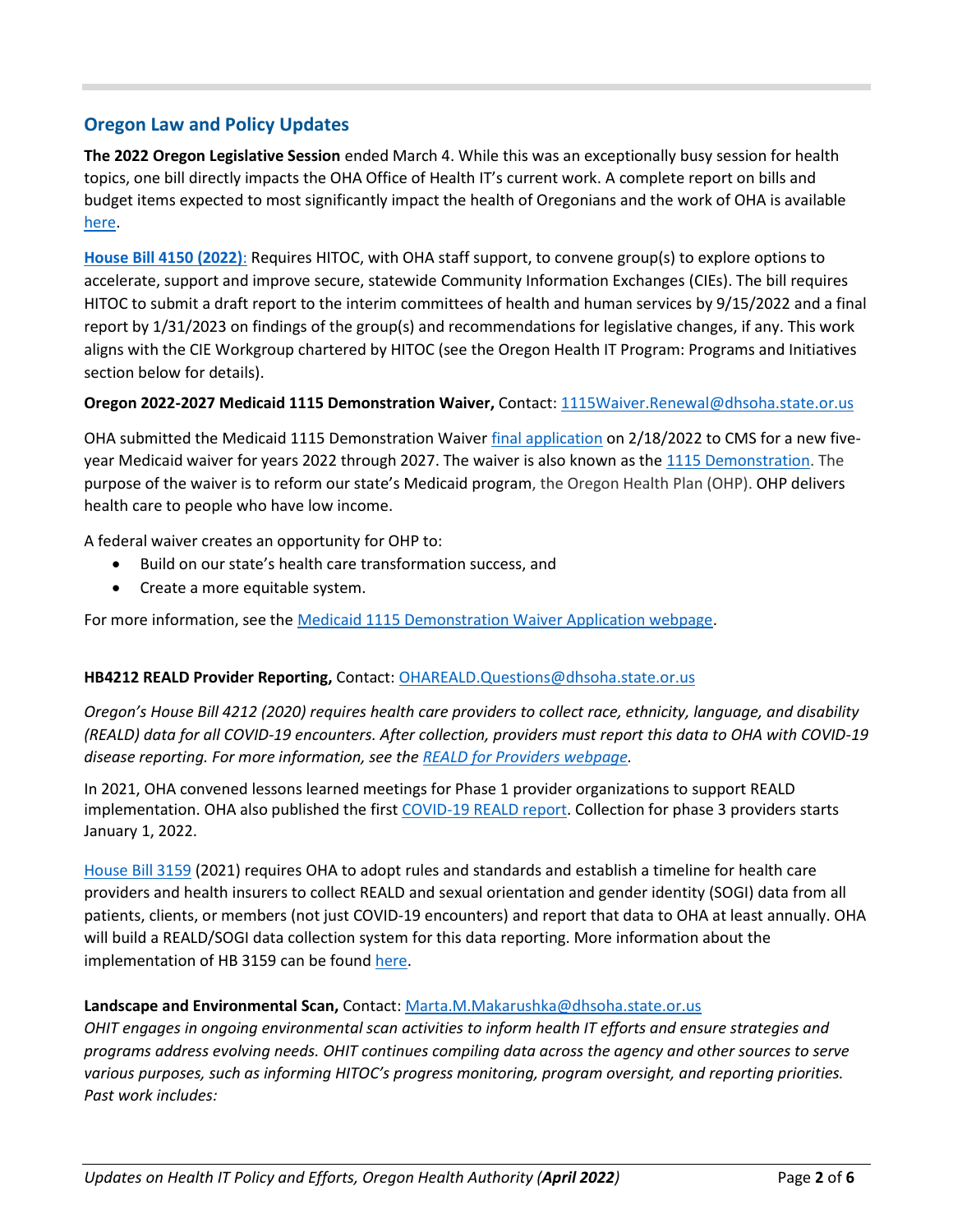- *A [2019 Health IT Report](https://www.oregon.gov/oha/HPA/OHIT/Documents/2019HITReport_HIEOverview_TwoWorlds_Combined.pdf) to HITOC which summarizes what is known about Oregon's electronic health record (EHR) and health information exchange (HIE) landscape, including key health IT concepts and HITOC considerations. This report supports HITOC's data-related responsibilities and helps inform HITOC's strategic planning.*
- *A Behavioral Health HIT/HIE Scan Report based on survey and interview data. See [Behavioral Health HIT](https://www.oregon.gov/oha/HPA/OHIT-HITOC/Pages/Behavioral-Health-HIT.aspx) [Workgroup](https://www.oregon.gov/oha/HPA/OHIT-HITOC/Pages/Behavioral-Health-HIT.aspx) for more information.*

In 2021, OHIT's efforts were focused on CCO HIT Roadmaps and Data reporting:

- CCO 2.0 HIT Data Reporting: OHIT supported CCOs' 2021 Health IT Data Collection and Reporting efforts. This included developing a survey (in partnership with CCOs) that was distributed to CCO contracted provider organizations to collect EHR and HIE information that will be used to inform CCO HIT Roadmaps and HITOC's strategic plan work. A summary will be made available in June.
- CCO Updated HIT Roadmaps:
	- $\circ$  CCO 2022 Updated Health IT Roadmaps are due to OHA by the end of April. These documents include progress and planned strategies to support EHR and HIE adoption, as well as HIT to support social needs screening and referrals for addressing SDOH needs.
	- $\circ$  OHA has prepared a draft summary of strategies included in CCO Updated 2021 HIT Roadmaps, which will also be used to inform HITOC. [A summary of EHR strategies](https://www.oregon.gov/oha/HPA/OHIT/Meeting%20Documents/DraftCCOHITRoadmapSummary_SupportingEHRAdoptionHandout.pdf) was presented at the November 4, 2021 HITAG meeting and [a summary of HIE strategies](https://www.oregon.gov/oha/HPA/OHIT/Meeting%20Documents/20220310_HITAG_Draft%20HIT%20Roadmap%20Summary%20-%20Supporting%20HIE%20for%20CC%20and%20HEN.pdf) was presented at the March 10, 2022 HITAG meeting. Meeting materials and recordings can be found [here.](https://www.oregon.gov/oha/HPA/OHIT/Pages/HITAG.aspx)

#### **HITOC Strategic Plan and Annual Priorities,** Contact: [Ashley.Ashworth@dhsoha.state.or.us](mailto:Ashley.Ashworth@dhsoha.state.or.us)

*Strategic Plan Update: At the beginning of 2020, HITOC began efforts to update the Oregon HIT Strategic Plan. In February and March of 2020, OHA conducted a series of public listening sessions and collected helpful input to inform the strategic plan. Given the pandemic's impact on the healthcare system, remaining listening sessions were canceled and Strategic Plan Update efforts were placed on hold.* 

HITOC resumed Strategic Plan Update work, kicking-off at the August 5<sup>th</sup> HITOC meeting. Following that meeting, HITOC discussed the proposed process for updating the Strategic Plan as well as primary topic areas. Areas HITOC will explore under the Strategic Plan Update include CIE, statewide HIE, patient access to data, EHR adoption and implementation, public health, and more.

In the April meeting HITOC will review a charter and proposed membership slate for an HIE Workgroup, review potential strategic and legislative levers, and review the proposed vision statement. The CIE Workgroup held its first meeting on March 15 and the next meeting will be April 19. See the Oregon Health IT Program: Programs and Initiatives section below for more information.

# **Oregon Health IT Program: Partnerships**

#### **HIT Commons,** Contact: [Luke.A.Glowasky@dhsoha.state.or.us](mailto:Luke.A.Glowasky@dhsoha.state.or.us)

*The HIT Commons is a public/private collaboration to coordinate investments in health IT, leverage funding opportunities, and advance HIE across the state. HIT Commons is co-sponsored by the Oregon Health Leadership Council (OHLC) and OHA, and is jointly funded by OHA, hospitals, health plans and CCOs. For more information see the [HIT Commons website.](http://www.orhealthleadershipcouncil.org/hit-commons/)*

#### **EDIE and the Collective Platform (formerly known as PreManage)**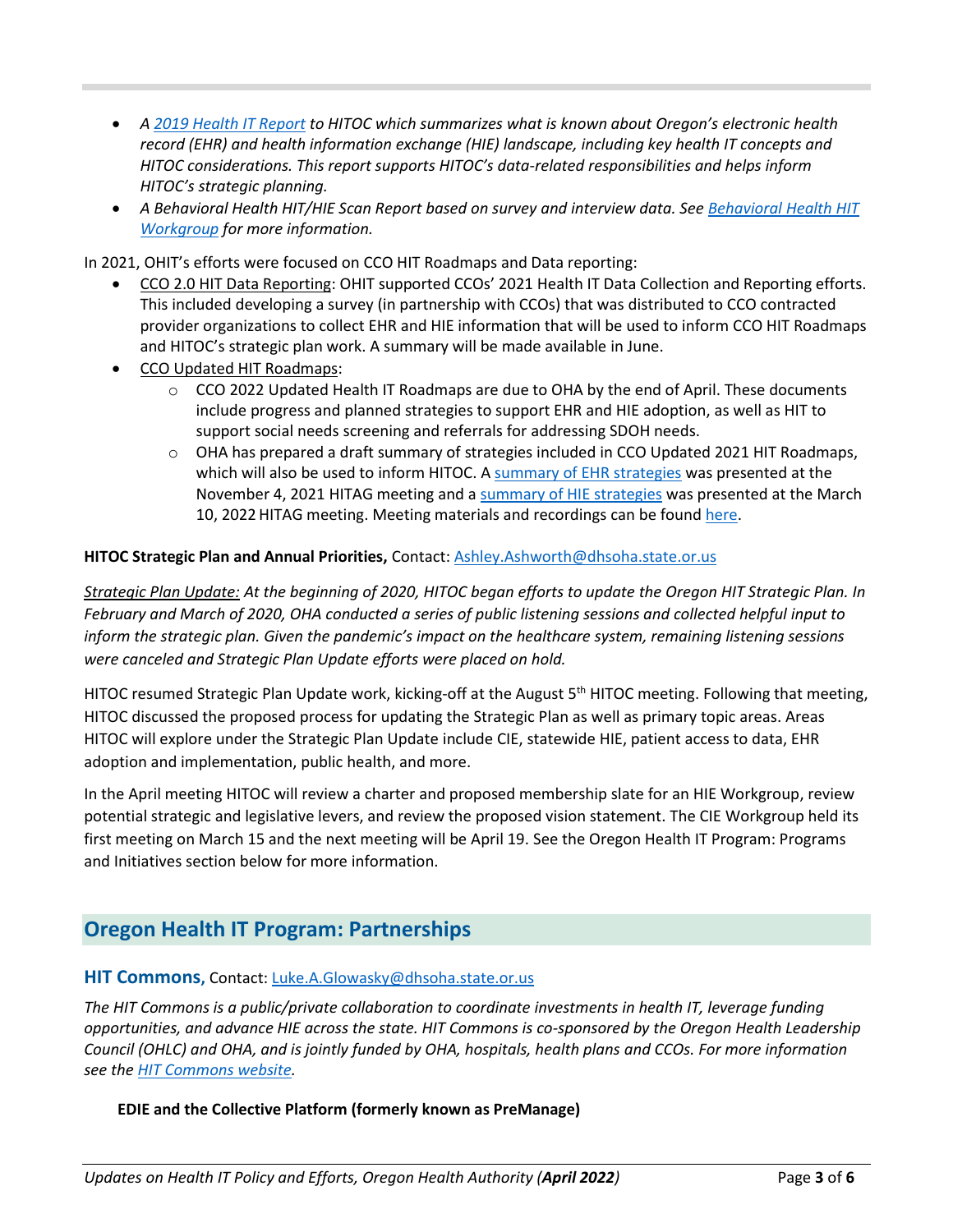*The [Emergency Department Information Exchange](http://www.orhealthleadershipcouncil.org/edie/) (EDIE) allows Emergency Departments (EDs) in real-time to identify patients with complex care needs who frequently use the emergency room for their care. [The](http://www.orhealthleadershipcouncil.org/wp-content/uploads/2021/03/Collective-Platform-Leveraging-Health-Information-Technology-in-Oregon.pdf)  [Collective Platform](http://www.orhealthleadershipcouncil.org/wp-content/uploads/2021/03/Collective-Platform-Leveraging-Health-Information-Technology-in-Oregon.pdf) (fka PreManage) is a companion software tool to EDIE. The Collective Platform brings the same real-time hospital event notifications (ED and Inpatient Admit, Discharge, and Transfer [ADT] data) to those outside of the hospital system, such as health plans, CCOs, providers, and care coordinators. OHA supports a Collective Platform subscription that includes use by CCOs, Oregon Department of Human Services programs, Tribal clinics, and other Medicaid care coordinators.*

• The HIT Commons [EDIE Steering Committee](http://www.orhealthleadershipcouncil.org/edie-steering-committee/) met on February 25, 2022. Topics of discussion included review of quarterly EDIE analytics dashboards; product and support updates from Collective Medical; a new use case queue management process used by HIT Commons; discussion of emerging use cases including assigned-unseen patients functionality, multi-drug resistant organism flags, and HEDIS Transitions of Care (TRC) Metric support; and updates on previously identified integration use cases including the HERO Kids Registry, and Jails and Housing data. Materials from that meeting are available [here.](https://orhealthleadershipcouncil.org/wp-content/uploads/2022/02/EDIE-Steering-Committee-Meeting-Materials-Feb-25-2022.pdf) The Committee's next meeting is April 22, 2022.

### **Public Health Data Sharing Workgroup**

*HIT Commons, in partnership with OHA, has convened a Public Health Data Sharing Workgroup to discuss and assess efforts to integrate public health data into HIT or HIE systems, and make policy and operational recommendations to HIT Commons and OHA. Workgroup membership includes representation from OHA's Public Health Division, payers/CCOs, health systems, and providers.*

HIT Commons and OHIT staff are meeting with OHA Public Health Division leadership to explore public health data sharing priorities that the Workgroup should focus on moving forward. The broader workgroup will likely be reconvened later in 2022.

### **Oregon's Prescription Drug Monitoring Program (PDMP) Integration Initiative**

*Oregon's PDMP Integration initiative connects EDIE, Reliance eHealth Collaborative health information exchange (HIE), EHRs, and pharmacy management systems to [Oregon's PDMP](http://www.orpdmp.com/). HIT Commons is overseeing th[e PDMP Integration initiative](http://www.orhealthleadershipcouncil.org/pdmp-integration/) with guidance from the Oregon PDMP Integration Steering Committee and in coordination with OHA's Public Health PDMP program. For more information see the [HIT Commons](http://www.orhealthleadershipcouncil.org/hit-commons/)  [website.](http://www.orhealthleadershipcouncil.org/hit-commons/)* 

- 20 new organizations went live with PDMP integration in Q4 2021.
- The PDMP Integration Steering Committee met on October 14, 2021. Topics of discussion included PDMP Integration metrics, Q3 2021 progress on integrations, updates from Public Health PDMP staff, and new reporting functionality available to prescribers and clinical leaders. The Committee will meet on April 14, 2022.

# **Oregon Health IT Program: Programs and Initiatives**

### **COVID-19 Data Sharing,** Contact: [Luke.A.Glowasky@dhsoha.state.or.us](mailto:Luke.A.Glowasky@dhsoha.state.or.us)

*OHA is collaborating with partners on several initiatives to share COVID-19 data in support of response and recovery efforts.*

- OHA is sharing statewide COVID-19 positive case data to users of EDIE and the Collective platform, and to clinical and health plan/CCO users of Reliance eHealth Collaborative's [Community Health Record.](http://reliancehie.org/community-health-record/)
- COVID-19 vaccine data reports are now shared weekly with CCOs for their members. Additionally, COVID-19 vaccine data are flowing into EDIE/the Collective Platform and to the Reliance HIE. Collective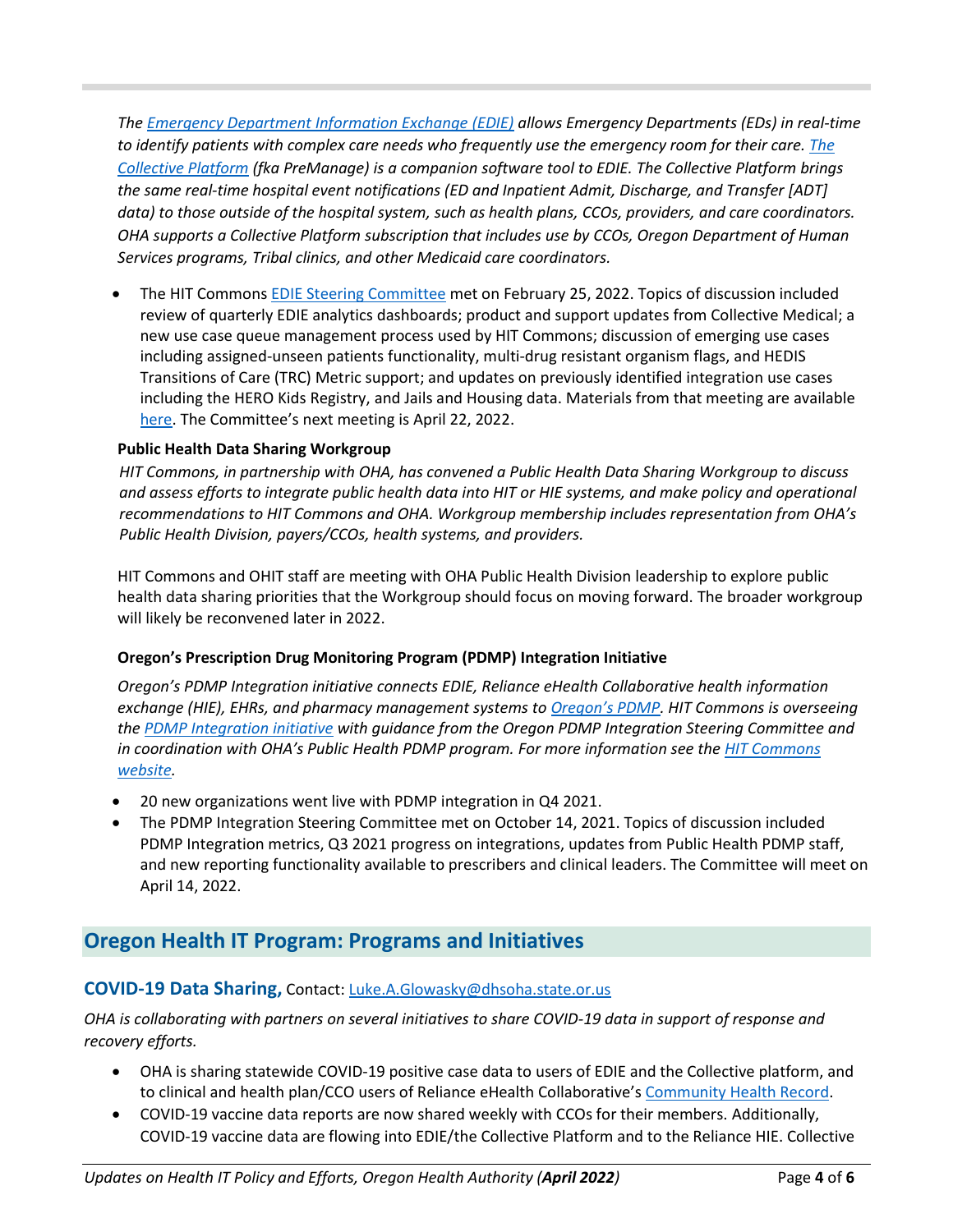platform COVID Vaccine Population Reports allow for quickly identifying members who have received no vaccine, as well as identifying the manufacturer and dose of vaccines that have been administered. Pfizer and Modern third doses are now included in both data feeds.

• Oregon efforts to integrate Public Health COVID-19 data into HIT and HIE will be discussed and assessed at meetings of the Public Health Data Sharing Workgroup referenced above.

# **Community Information Exchange (CIE),** Contact: [Hope.Peskin-Shepherd@dhsoha.state.or.us](mailto:Hope.Peskin-Shepherd@dhsoha.state.or.us)

*CIE is a network of healthcare and human/social service partners using a technology platform with functions such as a shared resource directory, "closed loop" referrals, reporting, social needs screening, and other features to electronically connect people to social services and supports. CIEs are developing rapidly across the state. To learn more, see the [OHA CIE webpage.](https://www.oregon.gov/oha/HPA/OHIT/Pages/CIE-Overview.aspx)*

HITOC chartered the CIE workgroup and recruited members in October-November 2021. The CIE Workgroup brings together individuals representing Oregon's diverse landscape of community, health care, and social services partners to help advance health equity by providing recommendations on strategies to accelerate, support, and improve CIE across the state. Workgroup recommendations will inform HITOC's Health IT Strategic Plan for Oregon and OHA efforts. At their first meeting in March, the CIE Workgroup reviewed their purpose and timeline, the definition of CIE, and had initial discussions on the Workgroup's vision for CIE. The nex[t meeting](https://www.oregon.gov/oha/HPA/OHIT-HITOC/Pages/CIEworkgroup.aspx) will be April 19, 2022. See the goals and full scope in the [CIE Workgroup Charter.](https://www.oregon.gov/oha/HPA/OHIT-HITOC/Documents/HITOC-CIEWorkgroupCharter.pdf) For more information on CIE please see th[e CIE Issue Brief](https://www.oregon.gov/oha/HPA/OHIT-HITOC/Documents/HITOC-CIEIssueBrief.pdf) and th[e OHA CIE Website.](https://www.oregon.gov/oha/HPA/OHIT/Pages/CIE-Overview.aspx)

In 2022 OHA plans to conduct CIE interviews with individuals, community-based organizations (especially those who serve specific culturally and linguistically specific populations), and other interested parties to hear the challenges and barriers they face, and identify opportunities to help in their adoption and participation in CIE. The overall information will be presented to the CIE workgroup and HITOC to inform recommendations and the HITOC Strategic Plan Update.

### **Medicaid EHR Incentive Program** Contact: [Marta.M.Makarushka@dhsoha.state.or.us](mailto:Marta.M.Makarushka@dhsoha.state.or.us)

*[The Medicaid EHR Incentive Program](https://www.oregon.gov/oha/MHIT/pages/index.aspx) (also known as the Promoting Interoperability Program) offers qualifying Oregon Medicaid providers federally funded financial incentives for the adoption or meaningful use of certified electronic health records technology. Eligible professional types include physicians, naturopathic physicians, pediatric optometrists, nurse practitioners, certified nurse-midwives, dentists, and physician assistants in certain settings*.

At program end a total of \$213,415,388 in federal incentive payments were disbursed to 60 Oregon hospitals and 3,865 Oregon providers. The program started September 2011 and ended December 31, 2021. Successes of the program include:

- 3,865 providers across 589 clinics received a total of \$137.8 million
	- $\circ$  813 providers completed all six years of the program (21% of providers)
	- $\circ$  54 providers across nine Tribal Health clinics received more than \$1.3 million
	- $\circ$  Providers at 69 Federally Qualified Health Centers/Rural Health Clinics received payments
	- $\circ$  More than 100 Naturopaths and 3 Pediatric Optometrists were able to participate in the program
	- o Although behavioral health providers were not eligible for the program, providers at 20 behavioral health clinics were able to receive payments, which further supported the integration of behavioral health with physical health.
- 60 hospitals received \$75.5 million. Fifty-five hospitals completed all three years of participation (92%).